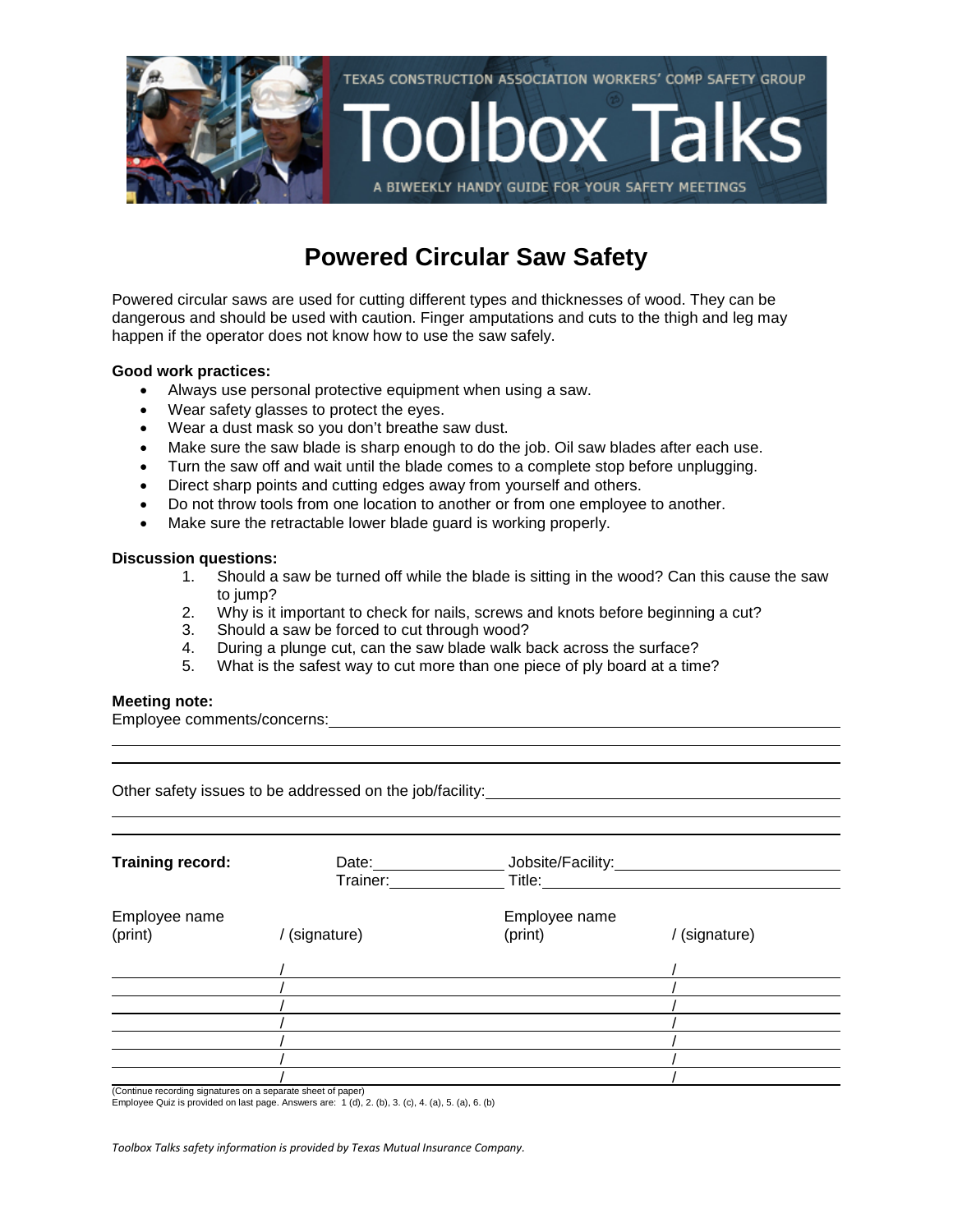

# **Powered Circular Saw Safety**

Powered circular saws can be dangerous and should be used with caution. Finger amputations and cuts to the thigh and leg may happen if the operator does not know how to use the saw safely.

Do:

- Always use two hands when operating a saw. One hand should be on the front knob handle, and the other should be on the trigger.

- The blade should be set so that its bottommost tooth is  $1/8 - 1/4$  inch below the work piece.

- Unplug the power source before making an adjustment to the saw.

# Do *NOT*:

- Do not Force the saw to cut wood.
- Twist or turn the saw during use.
- Use force to open or close the blade guard.
- Reach under a blade guard.